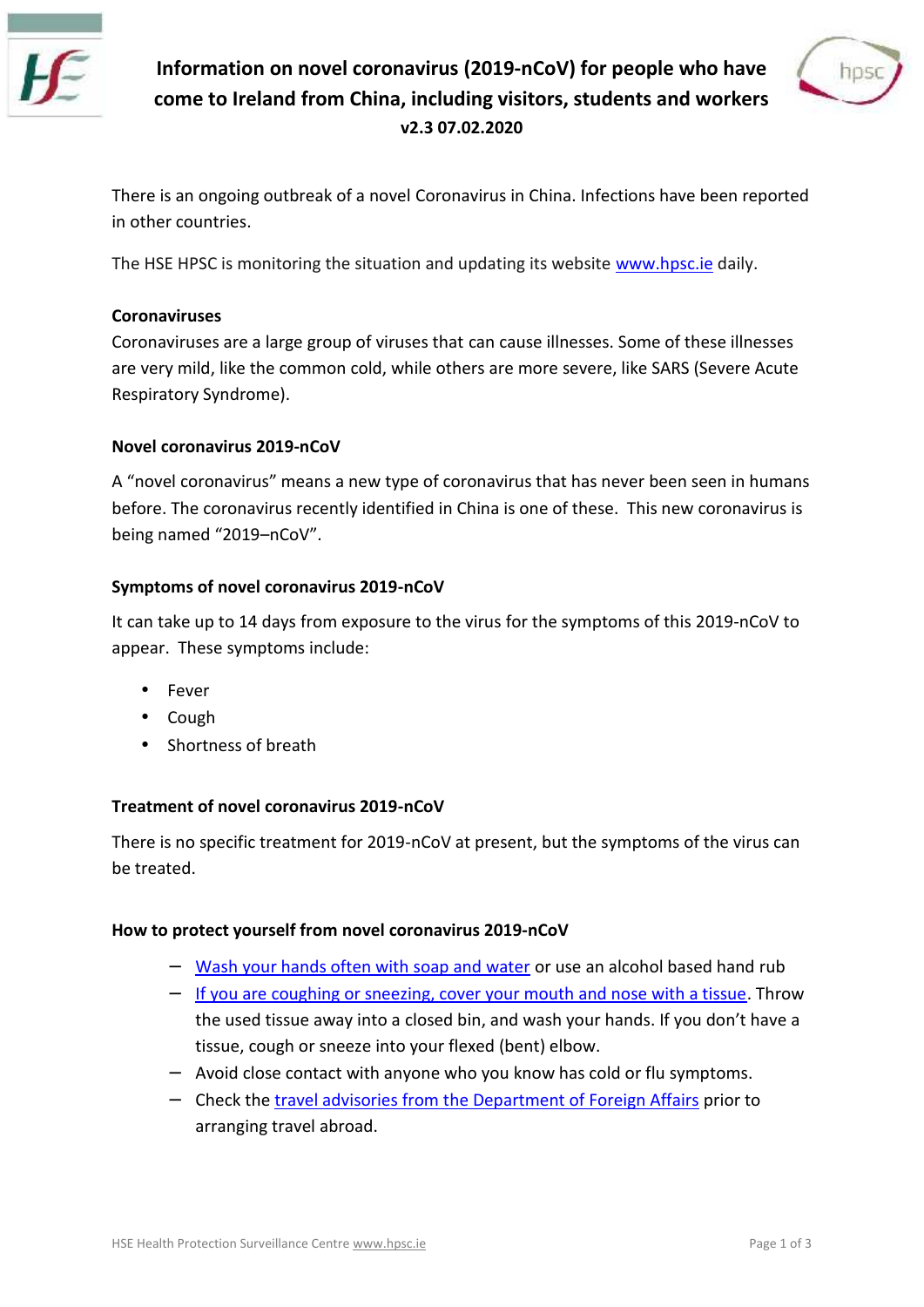Information ovel cor (2n0 al-10 i@ N\$ or people who have ect a mote from China, including visitor students and  $\nu$   $\nu$   $\lambda$   $r$   $\nu$   $\lambda$   $r$   $\lambda$   $r$   $\lambda$   $r$   $\lambda$   $r$   $\lambda$   $r$   $\lambda$   $r$   $\lambda$   $r$   $\lambda$   $r$   $\lambda$   $r$   $\lambda$   $r$   $\lambda$   $r$   $\lambda$   $r$   $\lambda$   $r$   $\lambda$   $r$   $\lambda$   $r$   $\lambda$   $r$   $\lambda$   $r$   $\lambda$   $r$   $\lambda$   $r$   $\lambda$   $r$   $\lambda$ 

## Advice visitors/students ane du who inkge to Ireland

Ifyou;

- $\cdot$  havenobe en in mainlamd to be in the st 14 days AND
- $\cdot$  haven the been in contact with a person with novel coronavi AND
- $\cdot$  haven ot attended a healthcare facility where patients with being treatand other country

Then no specific measures are needed .

## IF WITHIN THE ALYASS; T 14

- you h**avee**im mainland China OR
- had been in contact with a person diagnosed with novel co OR
- haveatte nded a healthiona asen of tahoei ritowy ohuen ter ypatients with novel coronavirus are being treated

If YOU AURNEW  $E(\text{Ld} \vee e \wedge \text{c} \vee \text{e} \wedge \text{d} \wedge \text{e} \wedge \text{d} \wedge \text{d} \wedge \text{d} \wedge \text{d} \wedge \text{e} \wedge \text{e} \wedge \text{e} \wedge \text{e} \wedge \text{e} \wedge \text{e} \wedge \text{e} \wedge \text{e} \wedge \text{e} \wedge \text{e} \wedge \text{e} \wedge \text{e} \wedge \text{e} \wedge \text{e} \wedge \text{e} \wedge \text{e} \wedge$ 

If you develom p to ms suggestive of acute respirations of

- Stay at home
- Not go out to public places
- Not goc to blege/university or work
- Pleashop meouGPor student health service (for emergedecy artment medical, advice than turning person
- Make sure that, when you pthoanteyo yuo rube and enti travelled to China or The dee heast threservices youto get medical help

\*excluding Ho**ag**dKMagau